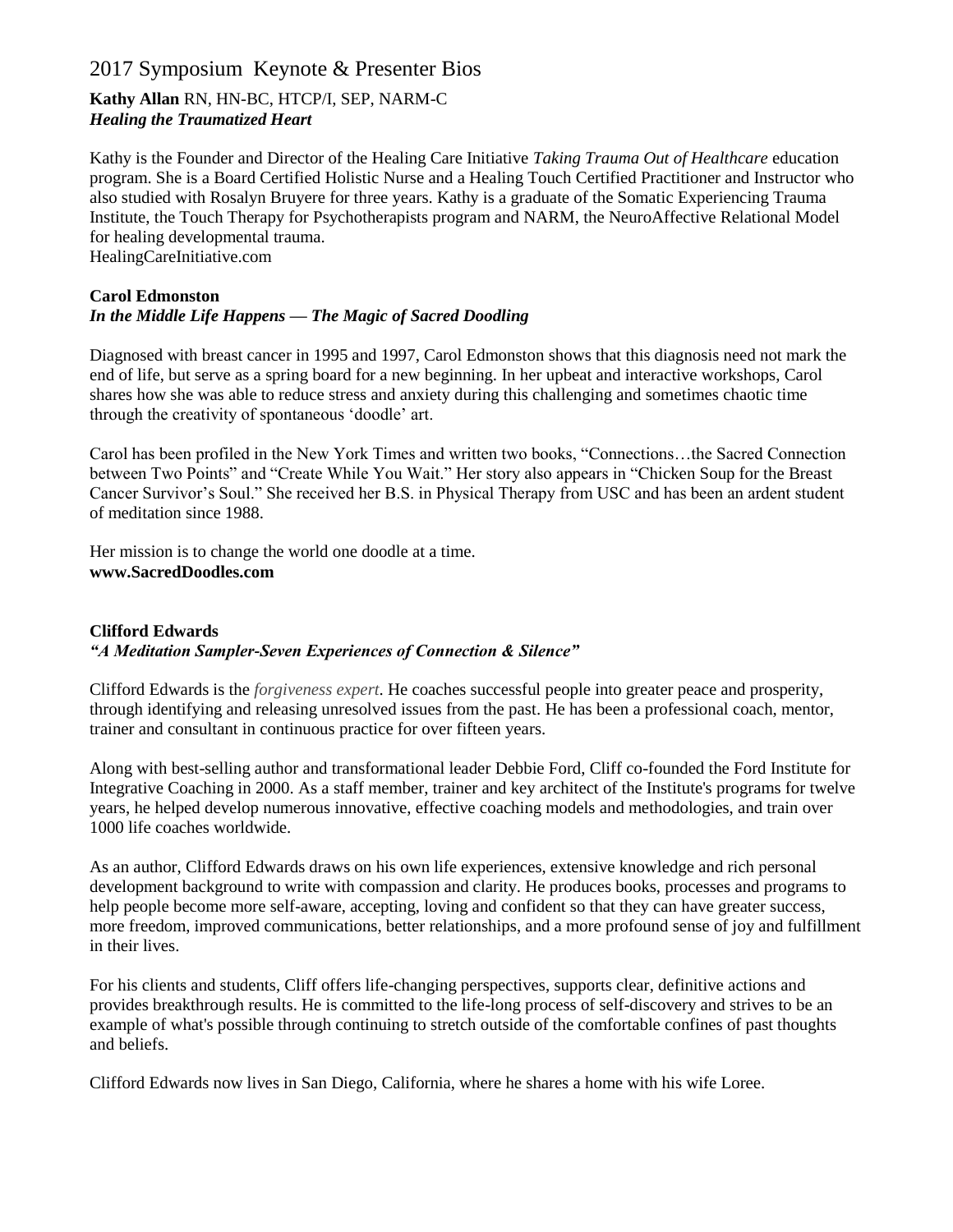# 2017 Symposium Keynote & Presenter Bios

# **Mimi Guarneri, MD, FACC, ABIHM**  *The Science of Connection: Locally & Globally*

Board-certified in cardiovascular disease, internal medicine, nuclear medicine and integrative holistic medicine, Mimi Guarneri, MD, FACC, ABIHM is President of the Academy of Integrative Health and Medicine (AIHM) and the Past President of the American Board of Integrative Holistic Medicine (ABIHM) and served as Senior Advisor to the Atlantic Health System for the Chambers Center for Well Being. Dr. Guarneri currently serves on the Founding Board of the American Board Physician Specialties in Integrative Medicine (ABoIM), and is a Clinical Associate Professor at University of California, San Diego (UCSD). She is founder and director of Guarneri Integrative Health, Inc. at Pacific Pearl La Jolla in La Jolla, California. Her career began at Scripps Clinic as an attending in interventional cardiology before she founded the Scripps Center for Integrative Medicine, where she served 15 years as Medical Director. Dr. Guarneri is an accomplished author and international speaker. Her many awards include the 2012 Linus Pauling Functional Medicine Lifetime Achievement Award from the Institute for Functional Medicine. [www.PacificPearlLaJolla.com](http://www.pacificpearllajolla.com/)

#### **Robin Lysne, M.A., M.F.A., Ph.D.**  *The Heart of Vibrational Balance*

Robin White Turtle Lysne, M.A., M.F.A., Ph.D. is an energy medicine practitioner, and clairvoyant seer with 30 years experience working with clients and the Heart Path process. As the author of five books including; *Dancing Up the Moon*, *Sacred Living* and most recently *Heart Path*, *Heart Path Handbook* , and *Poems for the Lost Deer*. (Blue Bone Books, Santa Cruz, CA) she is a long time intuitive reader at East West Bookshop in Mt. View, as well as in private practice across the country. As a professional medium she works with properties as well as people clearing them or calling in loved ones.

As an artist and poet she uses her skills to illustrate the healing process. Through teaching she has helped people find their path to inner peace, experience their angels and guides, as well as helped them evolve into their authentic selves.

[www.thecenterforthesoul.com](http://www.thecenterforthesoul.com/) and [www.bluebonebooks.com](http://www.bluebonebooks.com/)

#### **Jean Pierre Marques, C.Ht.M.Msc,**  *Wake UP to Balance YOUR LIFE*

Jean Pierre is a world renowned author, life & spiritual therapist, Master Teacher of Yoga, Meditation, Tai Chi, Martial Arts, and Behavioral Therapy. He has devoted himself for more than 50 years to teaching thousands of people from all over the world how to make positive changes in their lives through his retreats, workshops, classes, and private sessions.

Jean Pierre was Creator and Director of the Spiritual Awareness Department at the world renowned Canyon Ranch Health Resort in Arizona. He has authored several books, including the acclaimed "*Wake Up to Life*." Jean Pierre's unique approach to wellness is a product of a lifelong commitment to teach people throughout the world to be in complete harmony physically, mentally and spiritually.

**www.evolutioninhealth.com** www.coronadoyoga.com

# **Dana Mosser** *Embracing the Healing Power of Sound*

Dana is a Certified Therapeutic Harp Practitioner (CTHP) through International Harp Therapy Program). She studied Sound and Multicultural Music for Healing at Open Ear Center, Seattle, Washington. At San Diego Hospice Inpatient Acute Care Center she worked with patients and families as a harp therapist. You may find her playing harp and singing bowls for meditations, labyrinth walks, and more. Dana enjoys teaching about the use of sound for healing and personal care. www.danamosser.com